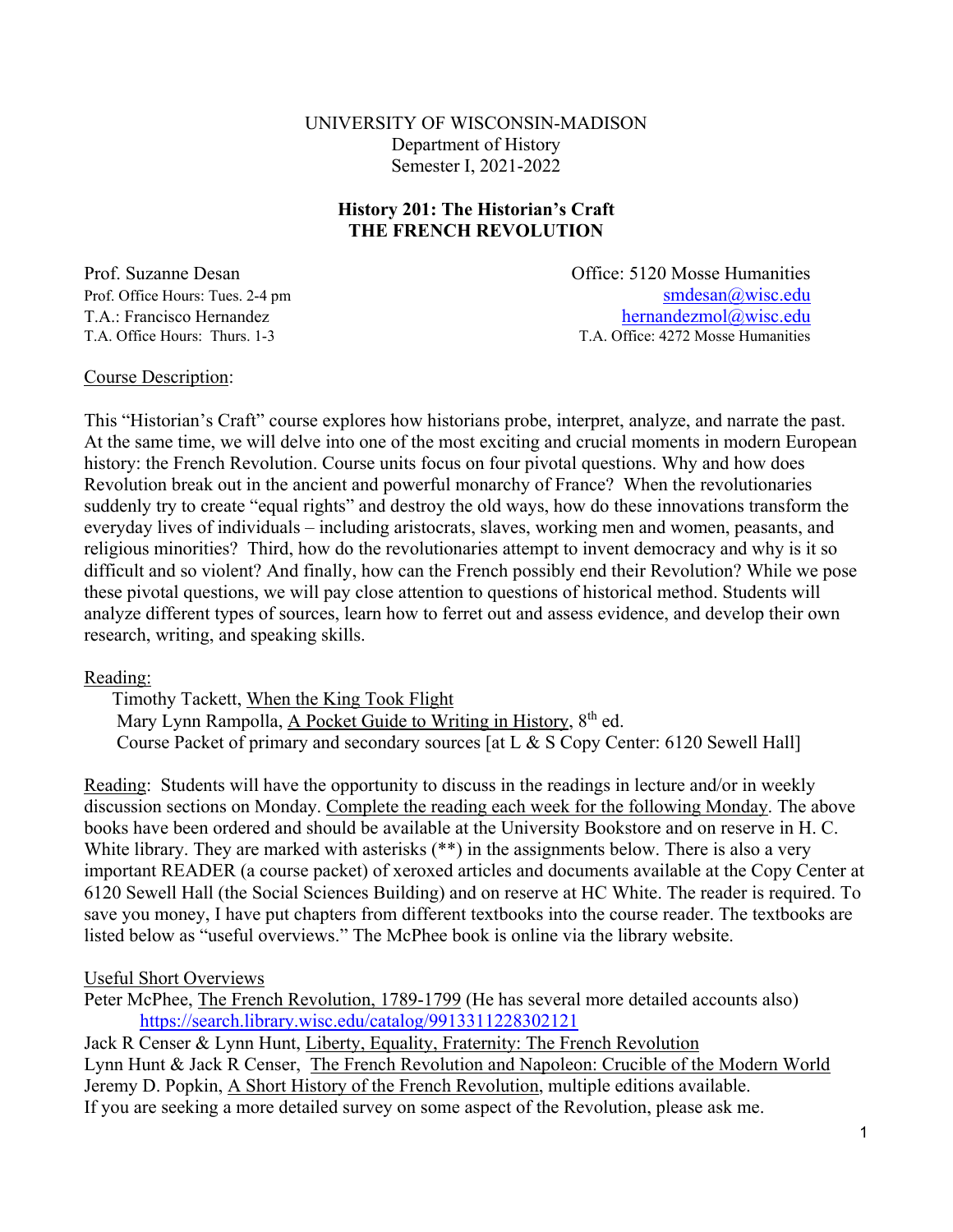Requirements: Course grades will be based as follows: 25% participation in section and lecture; 20% final paper; 15% each for two 5-page papers; 5% each for two very short papers; 5% for your oral report and initial proposal with bibliography; 5% for your participation in Robespierre's mock trial; 5% for peer review of final papers. All written assignments should be turned in as hard copy on paper. The Assignment Sheet offers a more detailed list of assignments, percentages, and due dates. You are required to attend both lecture and discussion, although you will be allowed three missed classes (one freebie and two excused classes if necessary, with adaptations for Covid.) Any absences beyond those three will reduce your grade, unless you come by very ill. Many students feel anxious about speaking up in class, but active and lively participation will increase your enjoyment, your learning, and your grade. The T.A. and I will work toward creating welcoming classrooms. If you still feel uncomfortable or shy, come to office hours and we will discuss strategies for getting over those reservations.

Credit Hours & Work Load: This 4-credit course has 4 hours of group meetings per week (each 50 minute segment of lecture and discussion counts as one hour according to UW-Madison's credit hour policy). The course also carries the expectation that you will spend an average of at least 2 hours outside of class for every hour in the classroom. In other words, in addition to class time, plan to allot an average of at least 8 hours per week for reading, researching, writing, preparing for discussions, doing peer review, and/or preparing for your oral presentation or the Robespierre trial.

Electronic Devices: Although technology can be incredibly useful, recent research suggests that laptop use in classrooms does not improve student learning and often actually hinders it. One study at York University found that students who took notes by laptop scored "11% worse on comprehension tests" than those who did not; students who were continually distracted by neighbors' computer screens earned grades 17% lower than those who were not. Stunning results: that makes one to two letter grades lower on their test scores. The researchers interpreted these results as evidence of our tendency to overestimate our ability to multi-task. In addition, a study done at UCLA and Princeton determined that taking notes by hand caused students to focus their attention more sharply and to reformulate and process the material as they listened. As a result, the students tended to remember and understand the material more fully.<sup>1</sup> We are all interested in promoting the most effective student learning, so laptop and phone use will not be allowed during class.

#### Course Goals:

l

To analyze and reflect on deep-rooted and varied human issues, still present today, such as:

Why is so difficult to create democracy and equality?

Is violence ever justified to overcome oppression or injustice?

Why and how do certain individuals forge power so effectively (or so dangerously!) in any given context?

To develop research skills and the ability to read difficult, unfamiliar texts

To improve writing and oral communication skills and to hone critical thinking by exploring unexpected historical events and diverse human reactions

To fuse creative thinking with deep research and intensive writing skills

<sup>&</sup>lt;sup>1</sup> Faria Sana, Tina Weston, and Nicholas J. Cepeda, "Laptop multitasking hinders classroom learning for both users and nearby peers," *Computers & Education*, March 2013, Volume 62: 24-31; Pam Mueller and Daniel Oppenheimer, "The Pen Is Mightier Than the Keyboard: Advantages of Longhand Over Laptop Note Taking," *Psychological Science*, April 2014, (25) 6: 1159-1168. With thanks to Katie Jarvis for these references.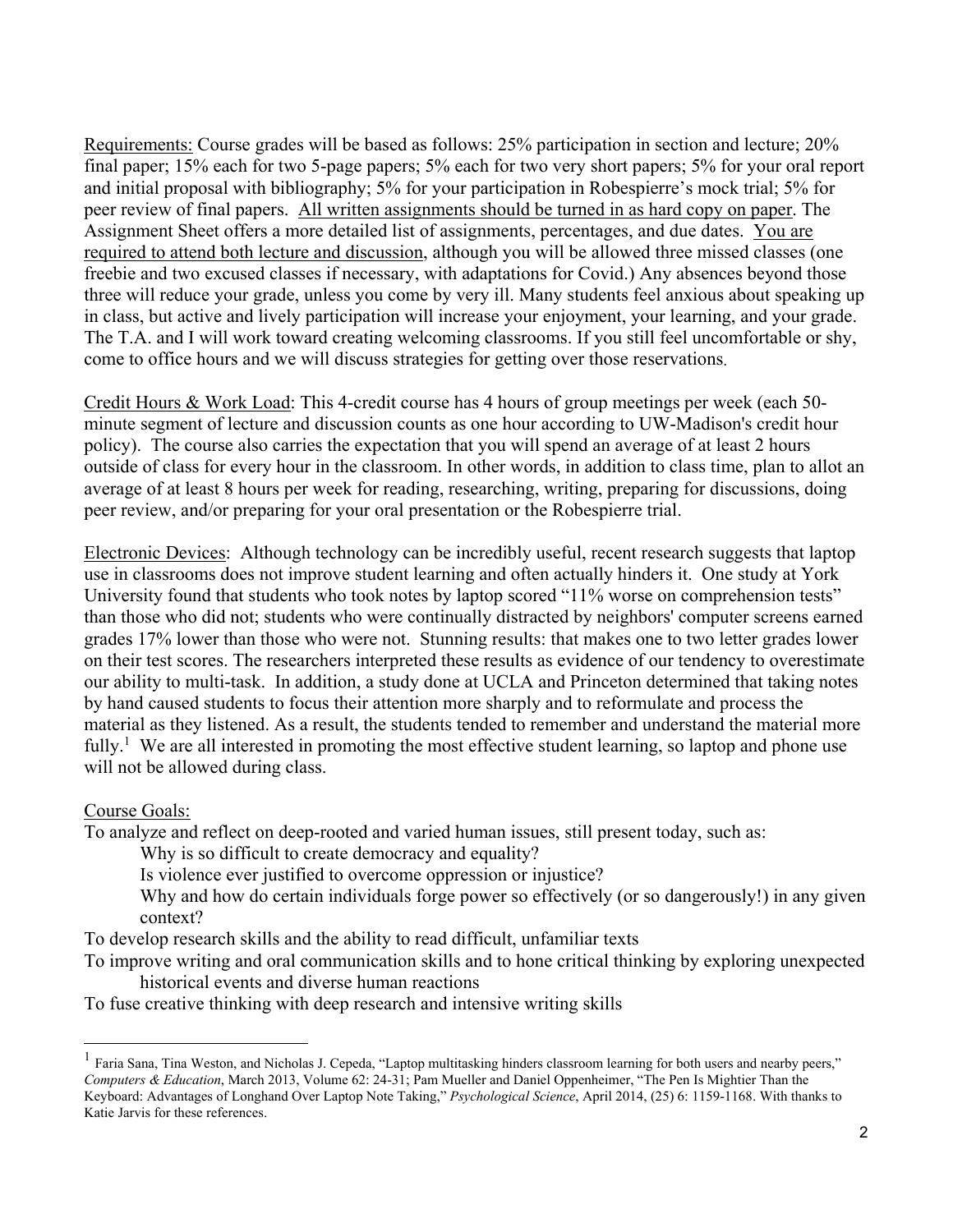- To conceptualize and imagine how different social groups have dealt with cataclysmic change, utopian euphoria, unexpected hardships, and so on
- To evaluate the impact of vast grassroots, social movements on historical change
- To gain greater understanding of the dynamics of revolutionary era and assess its many impacts on the emerging modern world, both in Europe and beyond

History Lab: The History Lab is a writing center run by History PhD students who can to help you at any stage of the writing process: drafting your imaginative research question, outlining a paper, composing a thesis statement, or revising a draft. Book an appointment online for a one on one appointment: http://go.wisc.edu/hlab.

Plagiarism: The UW Writing Center offers this definition of plagiarism from the Merriam Webster Dictionary: "to steal and pass off (the ideas and words of another) as one's own" or to "present as new and original an idea or product derived from an existing source." Plagiarized work constitutes a serious offense and will receive an F. Students must produce all of their own work without borrowing any sentences or sentence fragments from the web, books, or articles. All quotations should be put into quotation marks and cited. For information about what constitutes plagiarism and how to avoid it, here are two sources: http://www.plagiarism.org; http://writing.wisc.edu/Handbook/QuotingSources.html. These sites also have useful tips on paraphrasing and quoting from others' work.

COVID-19: This course meets in person. To protect one another, we will all follow UW-Madison policy on masking indoors in buildings and classrooms. Office hours for the moment will happen via Zoom, but I hope to change that. If anyone falls ill or needs to quarantine, the TA and I will set up computers in our classrooms to facilitate class participation from quarantine via Zoom. We will make adjustments in assignments and due dates for any student who becomes ill and needs flexibility.

Accommodations for Students with Disabilities:

If you need instructional accommodations, the TA and I will work with you in coordination with the McBurney Center to provide reasonable instructional and course-related accommodations. Please reach out the McBurney Center at the very the beginning of the semester and let me know as well. McBurney Disability Resource Center . Disability information, including instructional accommodations as part of a student's educational record, is confidential and protected under FERPA.

## **UNIT I. THE ORIGINS OF REVOLUTION**

### **WEEK 1 (Sept. 9): INTRODUCTION: OLD REGIME MONARCHY & SOCIETY**

Reading for next Monday: Jack R Censer & Lynn Hunt, Liberty, Equality, Fraternity: The French Revolution, 1-25

Peter McPhee, The French Revolution, 1789-1799, 4-23

### **WEEK 2 (Sept. 13-16) ORIGINS OF THE REVOLUTION**

Reading for next Monday: Jeremy D. Popkin, A Short History of the French Revolution, Chapter 2 "Memoir of the Princes of the Blood" in Dwyer & McPhee, The French Revolution & Napoleon, 2-3 Isabelle de Charrière, "The Nobleman," in Mason & Rizzo, eds, The French Revolution, 36-38 Emmanuel Sieyès, "What is the Third Estate? "in Hunt, French Revolution and Human Rights, 63-70 \*\*Mary Lynn Rampolla, A Pocket Guide to Writing in History, Chapters 1, 2, 3 sections a-c; In 9<sup>th</sup> ed. =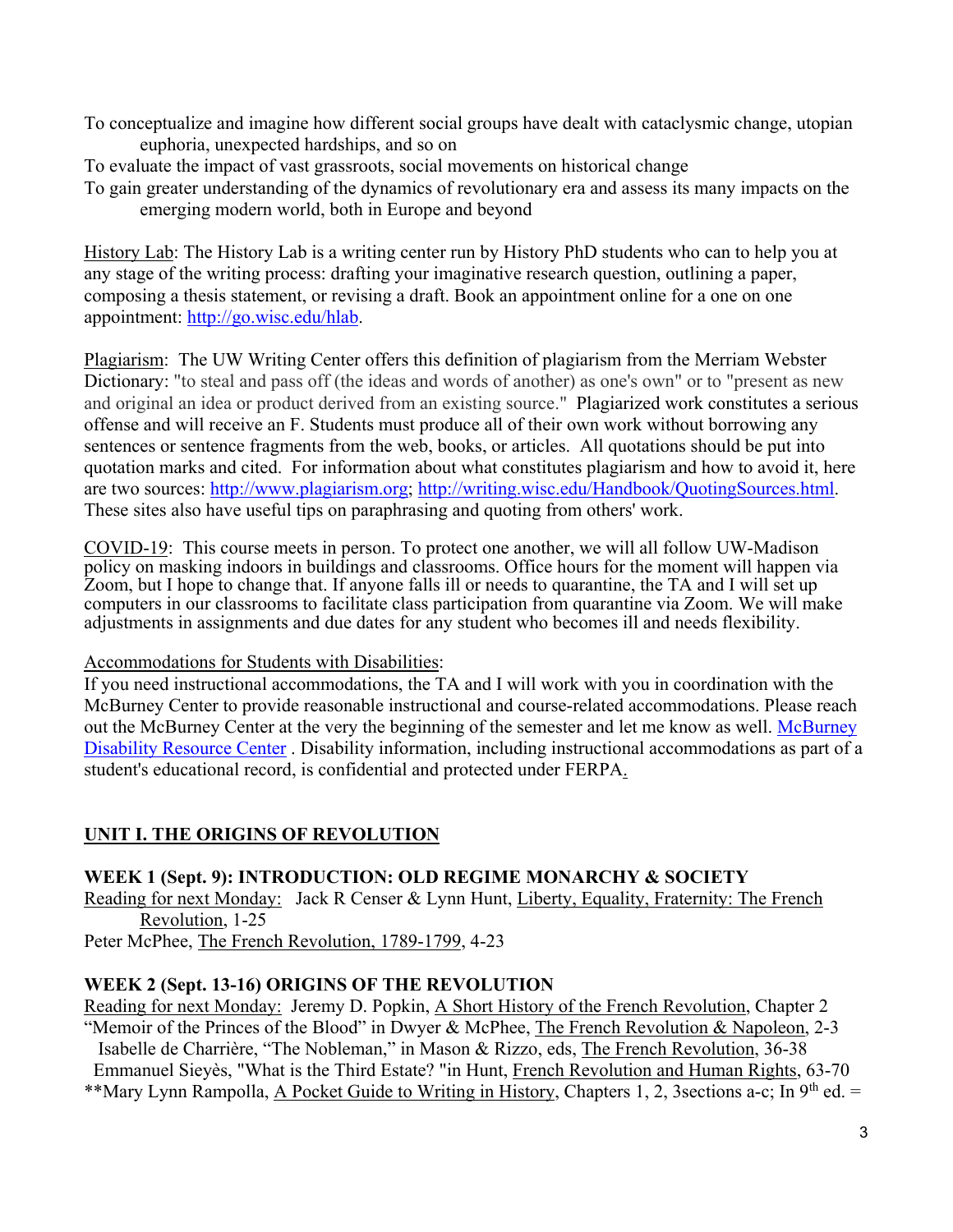pages 1-25 & 33-42

\*\*ASSIGNMENT #1, due Monday, Sept. 20 at section: 2-page paper analyzing primary source, Sieyès, "What is the Third Estate?"

# **UNIT II. THE OUTBREAK OF REVOLUTION**

## **WEEK 3 (Sept. 20-23) 1789: REVOLUTION BREAKS OUT**

Reading for next Monday: 3 versions of the Popular Activism in 1789

Peter McPhee "A Social Revolution?: Rethinking Popular Activism in 1789" in The Oxford Handbook of the French Revolution (Oxford, Eng., 2015),164-179

Simon Schama, Citizens: A Chronicle of the French Revolution (N.Y., 1989), xiii-xvi & 399-406 Micah Alpaugh, "The Politics of Escalation in French Revolutionary Protest: Political Demonstrations,

Non-violence and Violence in the Grandes Journées of 1789" French History 23 (2009): 336-359 \*\*Rampolla, A Pocket Guide to Writing in History, Chapters 3d, 4; in  $9<sup>th</sup>$  ed. = pages 42-45 & 52-82

\*\*ASSIGNMENT #2: due Monday, Sept. 27 at section: 2-page paper comparing & assessing two secondary source interpretations

# **WEEK 4 (Sept. 27-30) SOCIAL REVOLUTION BEGINS: ATTACKING INEQUALITY**

No Thursday lecture: Instead watch two 30" lectures online via Canvas on "Paris Commands its King (on Oct. Days)" and "Political Apprenticeship in Democracy"

Reading for next Monday: Jeremy D. Popkin, A Short History of the French Revolution,  $5<sup>th</sup>$  ed., 35-51 Antoine de Baecque, "The Citizen in Caricature: Past and Present," in The French Revolution and the Meaning of Citizenship, ed. René Waldinger, Philip Dawson, and Isser Woloch (Westport, Conn., 1993), 59-79

Sample Papers: 1/ "Masculinity in Colonial New England"; 2/ "Toussaint-Louverture" (for Tues. 8/5)

# **WEEK 5 (Oct. 4-7) WRITING ISSUES & REVOLUTION**

Reading for next Monday: Primary Sources on the October Days

1) Marquise de La Tour du Pin-Gouvernet, Memoirs, 124-35

2) Marquis de Ferrières, Memoirs, in The French Revolution, ed. Pernoud and Flaissier, 61-66

3) Stanislaus Maillard in Women in Revolutionary Paris: 1789-1795, ed. Levy et al., 36-42

4) Testimony by Jeanne Martin & Françoise Rolin in French Revolution, ed. Dawson, 59-62 and 63-66

5) Letters by two British diplomats, Mr. Garlike and Lord Fitzgerald, in English Witnesses, 66-72

\*\*Rampolla, A Pocket Guide to Writing in History, Chapters 5 & 6, In 9<sup>th</sup> ed. = pages 83-111

NB that I have placed two SAMPLE SECONDARY ACCOUNTS of the Oct. Days on CANVAS: 1/ focusing on women by O. Hufton; 2/ focusing on Queen Marie-Antoinette by E. Lever

ASSIGNMENT #3: due Monday, Oct. 11 at section. 5-page paper ON USING PRIMARY SOURCES to create an interpretation of the October Days. For further help with your writing, read \*\*Rampolla, A Pocket Guide to Writing in History, Chapters 5 & 6, In 9<sup>th</sup> ed. = pages 83-111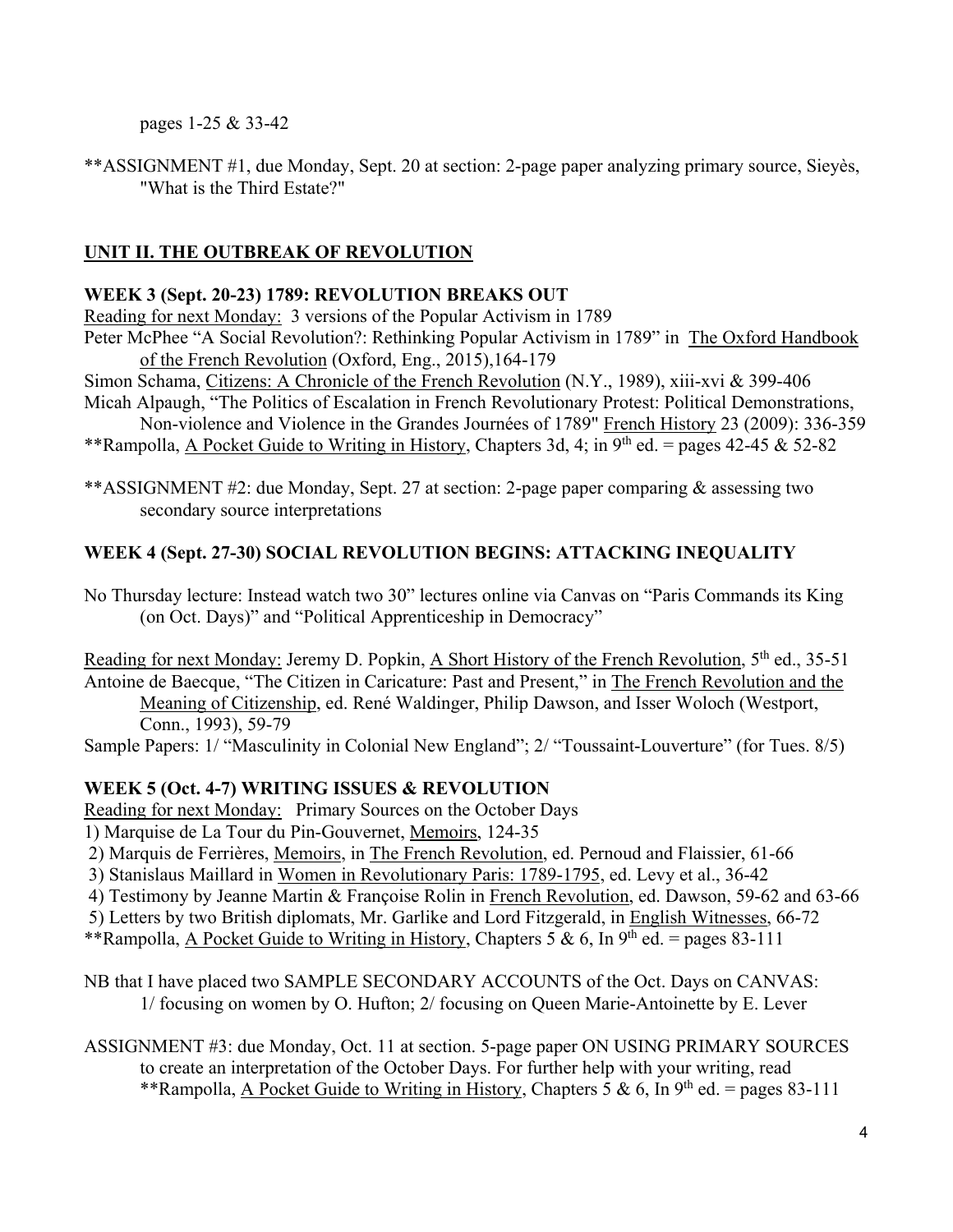## **UNIT III: RIGHTS & REVOLUTION**

#### **WEEK 6 (Oct. 11-14): ISSUE OF RIGHTS: Women and Religious Minorities**

Reading for next Monday: Lynn Hunt, The Invention of Human Rights (N.Y. 2007), 146-175, 254-257 Shanti Singham, "Betwixt Cattle and Men: Jews, Blacks, and Women, and the Declaration of the Rights of Man and Citizen," in The French Idea of Freedom, ed. Dale Van Kley 114-53 Documents on Rights in Lynn Hunt, ed., The French Revolution and Human Rights , 77-79 (Declaration), 83 (men without property), 93-101 (Jews), 119-131 (women for this Tues. 8/14)

\*\*Rampolla, A Pocket Guide to Writing in History, Chapter 7, In  $9<sup>th</sup>$  ed. = pages 112-151

### **WEEK 7 (Oct. 18-21): RIGHTS, SLAVERY, & THE REVOLUTION IN THE COLONIES**

Reading for next Monday: Jack R Censer & Lynn Hunt, Liberty, Equality, Fraternity, 115-138 J. Popkin, ed, Facing Racial Revolution: Eyewitness Accounts of the Haitian Insurrection, 59-92, 245-51 Documents on Free People of Color in Geggus, ed. The Haitian Revolution, 44-47; & in Rafe Blaufarb, ed., The Revolutionary Atlantic: Republican Visions, 1760-1830, 331-335

\*\*ASSIGNMENT #4: due Thursday, Oct. 28 at lecture for unit on rights: 5-p. document paper

# **UNIT IV: THE REVOLUTION RADICALIZES**

## **WEEK 8 (Oct. 25-28): FROM CONSTITUTIONAL MONARCHY TO THE REPUBLIC**

THURS., 10/28: We will meet in Memorial Library for a session with the European History Librarian.

Reading for next Monday: \*Timothy Tackett, When the King Took Flight, 1-56, 83-118, 137-155,165- 198, 219-223

Marie Antoinette, Memoir to her brother, Emperor Leopold on "Ending the French Revolution," Sept. 8, 1791, in Paul Beik, ed. The French Revolution, 176-185 (for Tuesday lecture 11/2)

\*\* ASSIGNMENT #5: LIBRARY EXERCISE due Thursday, Nov. 4, at lecture

### **WEEK 9 (Nov. 1-4): WAR & MAKING A REPUBLIC**

Reading for next Monday: McPhee, The French Revolution, 89-130

2 sample Netflix Papers: 1/ "Louis Philippe: Prince Equality"; 2/ " Marie: Creole Slave and Revolutionary"

Lynn Hunt, "Hercules and the Radical Image in the French Revolution," in Jack R Censer, ed., The French Revolution and Intellectual History (Chicago, 1989), 166-185

### **WEEK 10 (Nov. 8-11): THE REVOLUTION HEATS UP: CRISIS & CREATIVITY**

Reading for next Tues.: Lynn Hunt & Jack R Censer, The French Revolution and Napoleon: Crucible of the Modern World, 77-113

"Dechristianization" in Paul Beik, ed. The French Revolution, 266-271

\*\* Note: this week's reading is light to give you time to work hard on finding sources and beginning your paper.